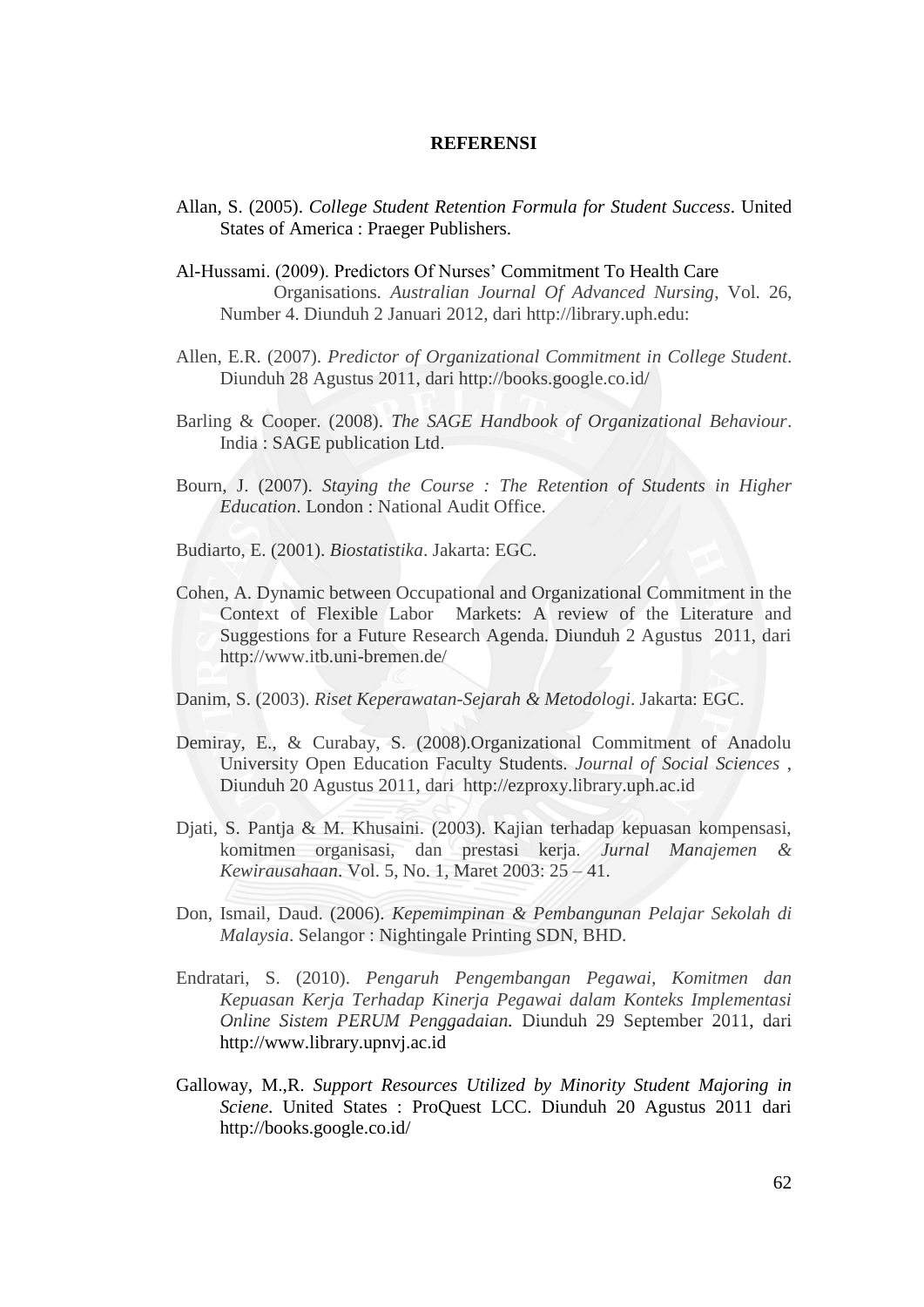- Golembiewsky, T, R. (2005). *Handbook of Organizational Consultation 2nd edition*. New York : Marcel Dekker, Inc.
- Gould & Fontella. (2006). Commitment to Nursing: Result of a Qualitative Interview Study. *Journal of Advanced Nursing Management*. Vol 14, 213- 221.
- Greenhaus, Callanan, Godshalk. (2010). *Career Management*. USA : SAGE publication, Inc
- Griffeth & Hom. (2004). *Innovative Theory and Empirical Research on EmployeeTurnover*. USA : Age Publishing, Inc.
- Gulo, W. (2007) .*Metodologi Penelitian*. Jakarta: Gramedia.
- Ivancevich, Konopaske & Matteson. (2007). *Perilaku dan Manajemen Organisasi edisi 7*. Indonesia : Erlangga.
- Jex & Britt. (2008). *Organizational Psychology : a Scientist – Pactitioner Approach.* USA : John Willey & Sons, Inc.
- Kern, dkk. (2002). *Instructor's Manual to Company Organizational Behaviour : A Management Challenge Third Edition*. USA : Lawrence Erlbaum Associates, Inc.
- Kunjoro., S. Z. (2009). *Komitmen Organisasi*. Diunduh 18 Agustus2011, dari <http://www.batan.go.id/>
- Lim, H. (2007). *Menyingkap Mantra Rahasia Pemimpin Sejati*. Jakarta : Elex Media Komputindo.
- Liou. (2009). "Nurses' Intention to Teave: Critically Analyse the Theory of Reasoned Action and Organizational Commitment Model*. Journal of Nursing Management,* 2009, 17, 92–99.
- Naazem, F. (2001). Validation Scale for Measuring Organizational Commitment of the Managers of Higher Educational Institutes*. Journal of US-China Public Administration.* Diunduh 28 Agustus 2011, dari [http://ezproxy.library.uph.ac.id](http://ezproxy.library.uph.ac.id/)
- Nazir, Moh. (2005). *Metode Penelitian.* Bogor: Ghalia Indonesia.
- No name. (2010). Kaltim Post, pp A1, from<http://www.kaltimpost.co.id/>
- Notoatmojo, S. (2010). *Metodologi penelitian kesehatan*. Jakarta : PT Oerbit Rineka Cipta.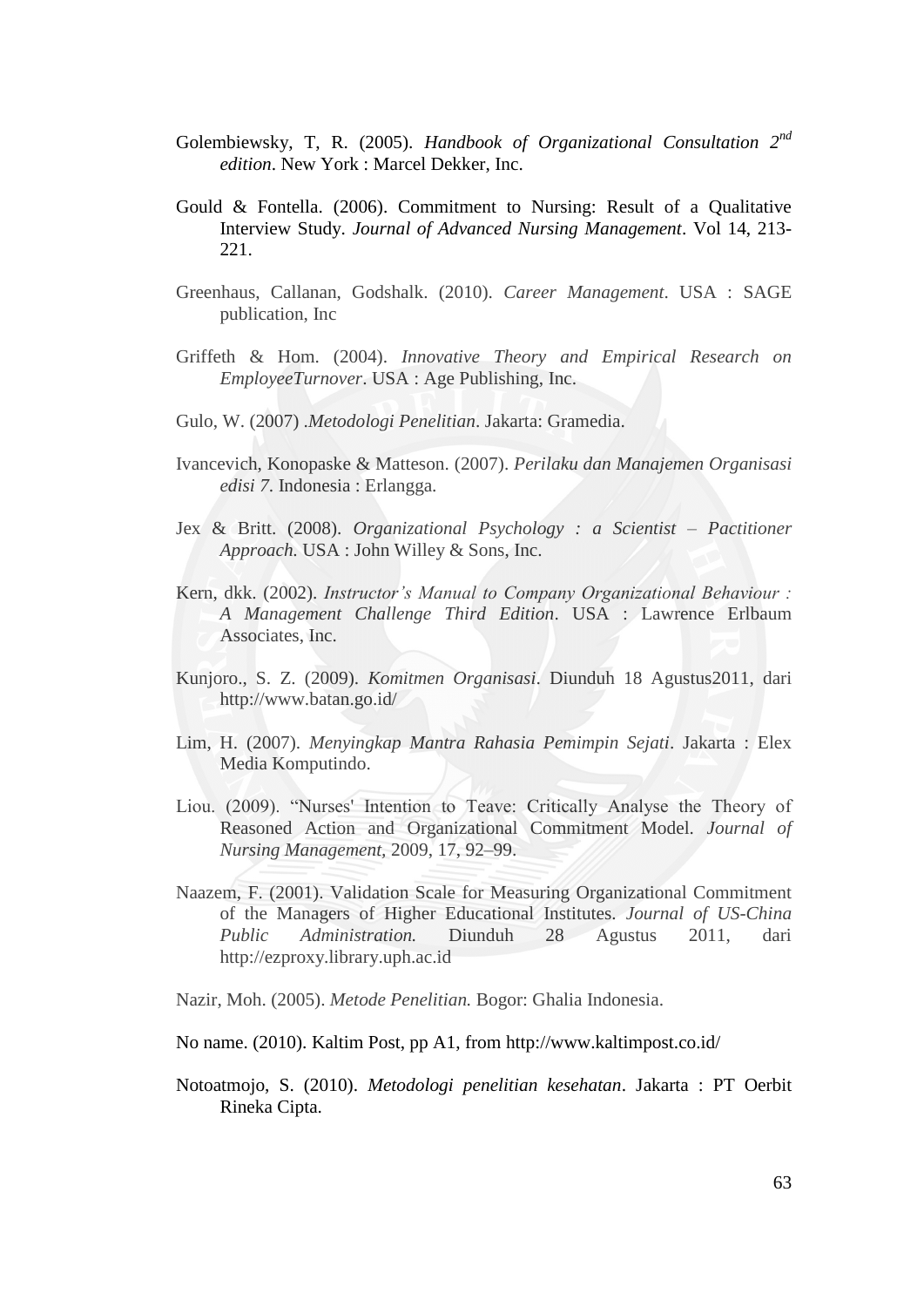- Nursalam. (2008). *Konsep dan Penerapan Metodologi Penelitian Ilmu Keperawatan*: Jakarta : Salemba Medika.
- Okkun, dkk. (2008). Quality of Alternative, Institutional Preference, and institutional Commitment Among First Year College Student. *Journal of Educational Psychology*. Diunduh 9 Agustus 2010, dari [http://ezproxy.library.uph.ac.id](http://ezproxy.library.uph.ac.id/)
- Parry, J. (2008). Intention to leave the profession: Antecedents and role in nurse turnover*. Journal of Clinical Nursing*. *64* (2), 157-167.
- Pessa, B. (2009). *Fostering Sense of Relatedness in Classroom Self Determined Motivation, and Institutional Persistence Among First Year College Students*. United States : ProQuest LCC. Diunduh 28 Agustus 2011, dari [http://books.google.co.id](http://books.google.co.id/)
- Polit, D.F., & Beck, C.T. (2006). *Essentials of Nursing Research: Methods, appraisal, and utilization (6th ed.)*. Philadelphia: Lippincott Williams & Wilkins.
- Polit, D.F., & Beck, C.T. (2010). *Nursing Research: Appraising Evidence for Nursing Practice (7th ed).* Philadelphia : Lippincott Williams & Wilkins.
- Portal Informasi Pendidikan. Home Page Online. Diunduh 3 Oktober 2011, dari <http://evaluasi.or.id/index.php>
- Riyanto, A. (2010). *Pengolahan dan Analisia Data Kesehatan*. Yogyakarta : Nuha Medika.
- Robbins & Judge. (2008). *Perilaku Organisasi – Organizational Behaviour edisi 12.* Jakarta : Salemba empat.
- Sandler, M. E. (2000). Career Decision- Making Self- Efficacy, Perceived Stress, and an Integrated Model of Student Persistence: A Structural Model of Finances, Attitudes, Behavior and Career Development. *Research in Higher Education,* 41(5), 537–580.
- Schroder, R. (2008). Predictors of Organizational Commitment for Faculty and Administrators of a Private Christian Universit*. Journal of Research on Christian Education.* Diunduh 18 Agustus 2011, dari [http://ezproxy.library.uph.ac.id](http://ezproxy.library.uph.ac.id/)
- Seidman, A. (2005). *College Student Retention : Formula for Student Success*. USA : American Council on Education and Praeger Publisher.
- Setiawati & Zulkaida. (2007). Perbedaan Komitmen Kerja Berdasarkan Orientasi Peran Gender Pada Karyawan di Bidang Kerja Non Tradisional. Diunduh 1 Oktober 2011, dari [http://repository.gunadarma.ac.id/](http://repository.gunadarma.ac.id/145/1/Devi_Anita___komitmen_kerja.pdf)